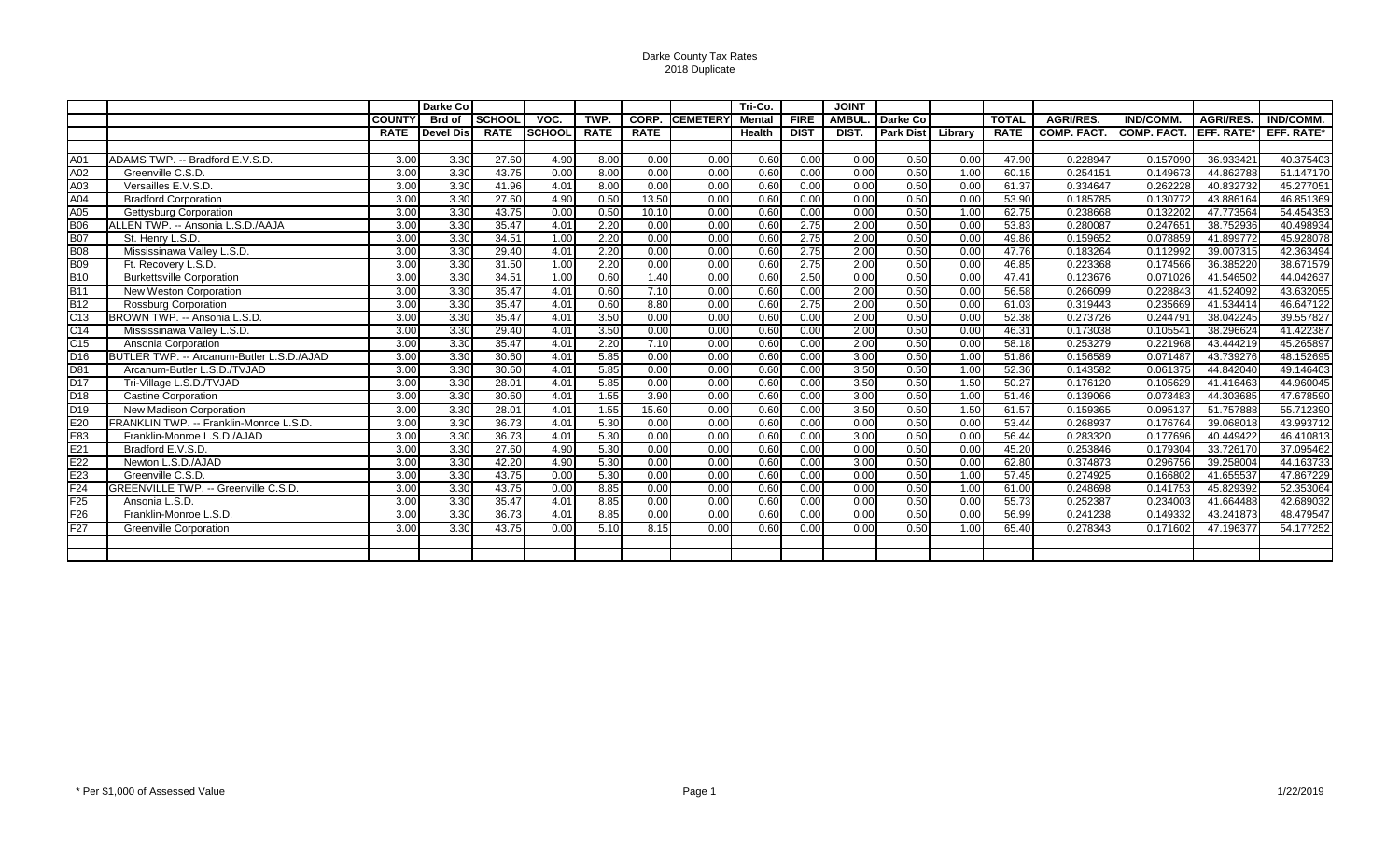Darke County Tax Rates 2018 Duplicate

|                         |                                                 |                   |                  |       |                    |      |             |                  |               |                | <b>JOINT</b> |                  |         |              |                    |                    |                   |                   |
|-------------------------|-------------------------------------------------|-------------------|------------------|-------|--------------------|------|-------------|------------------|---------------|----------------|--------------|------------------|---------|--------------|--------------------|--------------------|-------------------|-------------------|
|                         |                                                 | <b>COUNTY</b>     | Darke Co SCHOOL  |       | VOC.               | TWP. | CORP.       | CEMETERY Tri-Co. |               | <b>FIRE</b>    | <b>AMBUL</b> | Darke Co         |         | <b>TOTAL</b> | <b>AGRI/RES.</b>   | <b>IND/COMM</b>    | <b>AGRI/RES.</b>  | <b>IND/COMM.</b>  |
|                         |                                                 | <b>RATE</b>       | Brd of RATE      |       | <b>SCHOOL RATE</b> |      | <b>RATE</b> |                  | <b>Mental</b> | DIST           | <b>DIST.</b> | <b>Park Dist</b> | Library | <b>RATE</b>  | <b>COMP. FACT.</b> | <b>COMP. FACT.</b> | <b>EFF. RATE*</b> | <b>EFF. RATE*</b> |
|                         |                                                 |                   | <b>Devel Dis</b> |       |                    |      |             |                  | Health        |                |              |                  |         |              |                    |                    |                   |                   |
| G28                     | HARRISON TWP. -- Tri-Village L.S.D.             | 3.00              | 3.30             | 28.01 | 4.01               | 6.98 | 0.00        | 0.40             | 0.60          | 0.00           | 3.50         | 0.50             | 1.50    | 51.80        | 0.179966           | 0.134551           | 42.477741         | 44.830256         |
| G29                     | National Trail L.S.D.                           | 3.00              | 3.30             | 27.30 | 4.01               | 6.98 | 0.00        | 0.40             | 0.60          | 0.00           | 3.50         | 0.50             | 0.00    | 49.59        | 0.221076           | 0.185262           | 38.626860         | 40.402848         |
| G30                     | <b>Hollansburg Corporation</b>                  | 3.00              | 3.30             | 28.01 | 4.01               | 0.50 | 19.30       | 0.20             | 0.60          | 0.00           | 3.50         | 0.50             | 1.50    | 64.42        | 0.146979           | 0.080646           | 54.951613         | 59.224807         |
| $\overline{G}31$        | <b>New Madison Corporation</b>                  | 3.00              | 3.30             | 28.01 | 4.01               | 0.50 | 15.60       | 0.20             | 0.60          | 0.00           | 3.50         | 0.50             | 1.50    | 60.72        | 0.156875           | 0.096246           | 51.194561         | 54.875913         |
| H <sub>32</sub>         | JACKSON TWP. -- Mississinawa Valley L.S.D.      | 3.00              | 3.30             | 29.40 | 4.01               | 3.70 | 0.00        | 0.00             | 0.60          | $\boxed{0.00}$ | 0.00         | 0.50             | 0.00    | 44.51        | 0.165706           | 0.109283           | 37.134439         | 39.645817         |
| H33                     | <b>Union City Corporation</b>                   | 3.00              | 3.30             | 29.40 | 4.01               | 0.60 | 18.10       | 0.00             | 0.60          | 0.00           | 0.00         | 0.50             | 0.00    | 59.51        | 0.268871           | 0.211617           | 43.509507         | 46.916653         |
| 134                     | LIBERTY TWP. -- Tri-Village L.S.D.              | 3.00              | 3.30             | 28.01 | 4.01               | 6.20 | 0.00        | 0.00             | 0.60          | 0.00           | 3.50         | 0.50             | 1.50    | 50.62        | 0.201992           | 0.124961           | 40.395144         | 44.294493         |
| 135                     | Greenville C.S.D.                               | 3.00              | 3.30             | 43.75 | 0.00               | 6.20 | 0.00        | 0.00             | 0.60          | 0.00           | 3.50         | 0.50             | 1.00    | 61.85        | 0.289984           | 0.153842           | 43.914513         | 52.334848         |
| 136                     | <b>Palestine Corporation</b>                    | 3.00              | 3.30             | 28.01 | 4.01               | 4.80 | 3.70        | 0.00             | 0.60          | 0.00           | 3.50         | 0.50             | 1.50    | 52.92        | 0.193223           | 0.119530           | 42.694661         | 46.594493         |
| J37                     | MISSISSINAWA TWP. -- Mississinawa Valley L.S.D. | 3.00              | 3.30             | 29.40 | 4.01               | 4.20 | 0.00        | 0.00             | 0.60          | 0.00           | 0.00         | 0.50             | 0.00    | 45.01        | 0.169949           | 0.117273           | 37.360588         | 39.731538         |
| $\overline{\text{J38}}$ | Ft. Recovery L.S.D.                             | 3.00              | 3.30             | 31.50 | 1.00               | 4.20 | 0.00        | 0.00             | 0.60          | 0.00           | 0.00         | 0.50             | 0.00    | 44.10        | 0.212279           | 0.182775           | 34.738493         | 36.039623         |
| K39                     | MONROE TWP. -- Franklin-Monroe L.S.D.           | 3.00              | 3.30             | 36.73 | 4.01               | 4.10 | 0.00        | 0.00             | 0.60          | 0.00           | 3.00         | 0.50             | 0.00    | 55.24        | 0.271319           | 0.159963           | 40.252311         | 46.403635         |
| K40                     | Tri-County North L.S.D.                         | 3.00              | 3.30             | 41.95 | 4.01               | 4.10 | 0.00        | 0.00             | 0.60          | 0.00           | 3.00         | 0.50             | 0.00    | 60.46        | 0.208734           | 0.079265           | 47.839948         | 55.667622         |
| K41                     | Northmont C.S.D.                                | 3.00              | 3.30             | 80.65 | 4.01               | 4.10 | 0.00        | 0.00             | 0.60          | 0.00           | 3.00         | 0.50             | 0.00    | 99.16        | 0.314200           | 0.240073           | 68.003941         | 75.354331         |
| $\overline{K42}$        | Arcanum-Butler L.S.D.                           | 3.00              | 3.30             | 30.60 | 4.01               | 4.10 | 0.00        | 0.00             | 0.60          | $\boxed{0.00}$ | 3.00         | 0.50             | 1.00    | 50.11        | 0.146956           | 0.073575           | 42.746038         | 46.423155         |
| $\overline{K43}$        | <b>Pitsburg Corporation</b>                     | 3.00              | 3.30             | 36.73 | 4.01               | 2.70 | 10.90       | 0.00             | 0.60          | $\boxed{0.00}$ | 3.00         | 0.50             | 0.00    | 64.74        | 0.293594           | 0.177006           | 45.732727         | 53.280659         |
| $-44$                   | NEAVE TWP. -- Greenville C.S.D./AJAD            | 3.00              | 3.30             | 43.75 | 0.00               | 6.10 | 0.00        | 0.00             | 0.60          | 0.00           | 3.00         | 0.50             | 1.00    | 61.25        | 0.273192           | 0.155648           | 44.516971         | 51.716539         |
| $-82$                   | Greenville C.S.D./TVJAD                         | 3.00              | 3.30             | 43.75 | 0.00               | 6.10 | 0.00        | 0.00             | 0.60          | 0.00           | 3.50         | 0.50             | 1.00    | 61.75        | 0.261219           | 0.146393           | 45.619735         | 52.710247         |
| $-45$                   | Tri-Village L.S.D./TVJAD                        | 3.00              | 3.30             | 28.01 | 4.01               | 6.10 | 0.00        | 0.00             | 0.60          | 0.00           | 3.50         | 0.50             | 1.50    | 50.52        | 0.166659           | 0.115798           | 42.100366         | 44.669892         |
| $-46$                   | Arcanum-Butler L.S.D./AJAD                      | 3.00              | 3.30             | 30.60 | 4.01               | 6.10 | 0.00        | 0.00             | 0.60          | 0.00           | 3.00         | 0.50             | 1.00    | 52.11        | 0.147511           | 0.081509           | 44.423179         | 47.862542         |
| L80                     | <b>Wayne Lakes Corporation</b>                  | 3.00              | 3.30             | 43.75 | 0.00               | 5.50 | 11.80       | 0.00             | 0.60          | 0.00           | 3.50         | 0.50             | 1.00    | 72.95        | 0.221560           | 0.139425           | 56.787225         | 62.778938         |
| M47                     | PATTERSON TWP. -- Minster L.S.D.                | 3.00              | 3.30             | 52.87 | 1.00               | 4.60 | 0.00        | 0.00             | 0.60          | 0.00           | 0.75         | 0.50             | 0.00    | 66.62        | 0.373591           | 0.101337           | 41.731353         | 59.868933         |
| M48                     | Ft. Loramie L.S.D.                              | 3.00              | 3.30             | 44.10 | 4.90               | 4.60 | 0.00        | 0.00             | 0.60          | 0.00           | 0.75         | 0.50             | 0.00    | 61.75        | 0.363437           | 0.227827           | 39.307796         | 47.681679         |
| M49                     | Marion L.S.D.                                   | $\overline{3.00}$ | 3.30             | 34.20 | 1.00               | 4.60 | 0.00        | 0.00             | 0.60          | 0.00           | 0.75         | 0.50             | 0.00    | 47.95        | 0.057162           | 0.015181           | 45.209085         | 47.222062         |
| M50                     | Versailles E.V.S.D.                             | 3.00              | 3.30             | 41.96 | 4.01               | 4.60 | 0.00        | 0.00             | 0.60          | 0.00           | 0.75         | 0.50             | 0.00    | 58.72        | 0.343466           | 0.267238           | 38.551689         | 43.027801         |
| M51                     | <b>Osgood Corporation</b>                       | 3.00              | 3.30             | 34.20 | 1.00               | 3.30 | 1.60        | 0.00             | 0.60          | 0.00           | 0.75         | 0.50             | 0.00    | 48.25        | 0.056807           | 0.015087           | 45.509085         | 47.522062         |
| M52                     | <b>Yorkshire Corporation</b>                    | 3.00              | 3.30             | 41.96 | 4.01               | 3.30 | 1.30        | 0.00             | 0.60          | 0.00           | 0.75         | 0.50             | 0.00    | 58.72        | 0.343466           | 0.267238           | 38.551689         | 43.027801         |
| <b>N53</b>              | RICHLAND TWP. -- Ansonia L.S.D./AAJA            | 3.00              | 3.30             | 35.47 | 4.01               | 4.20 | 0.00        | 0.00             | 0.60          | 0.00           | 2.00         | 0.50             | 0.00    | 53.08        | 0.268003           | 0.242971           | 38.854412         | 40.183108         |
| N <sub>54</sub>         | Greenville C.S.D.                               | 3.00              | 3.30             | 43.75 | 0.00               | 4.20 | 0.00        | 0.00             | 0.60          | 0.00           | 2.00         | 0.50             | 1.00    | 58.35        | 0.262737           | 0.145722           | 43.019316         | 49.847140         |
| N55                     | Versailles E.V.S.D.                             | $\overline{3.00}$ | 3.30             | 41.96 | 4.01               | 4.20 | 0.00        | 0.00             | 0.60          | 0.00           | 2.00         | 0.50             | 0.00    | 59.57        | 0.345488           | 0.261759           | 38.989260         | 43.977021         |
| N86                     | Ansonia L.S.D.                                  | 3.00              | 3.30             | 35.47 | 4.01               | 4.20 | 0.00        | 0.00             | 0.60          | 0.00           | 2.00         | 0.50             | 0.00    | 53.08        | 0.268003           | 0.242971           | 38.854412         | 40.183108         |
| <b>N87</b>              | Versailles E.V.S.D./AAJA                        | 3.00              | 3.30             | 41.96 | 4.01               | 4.20 | 0.00        | 0.00             | 0.60          | 0.00           | 2.00         | 0.50             | 0.00    | 59.57        | 0.345488           | 0.261759           | 38.989260         | 43.977021         |
| N88                     | Greenville C.S.D./AAJA                          | 3.00              | 3.30             | 43.75 | 0.00               | 4.20 | 0.00        | 0.00             | 0.60          | 0.00           | 2.00         | 0.50             | 1.00    | 58.35        | 0.262737           | 0.145722           | 43.019316         | 49.847140         |